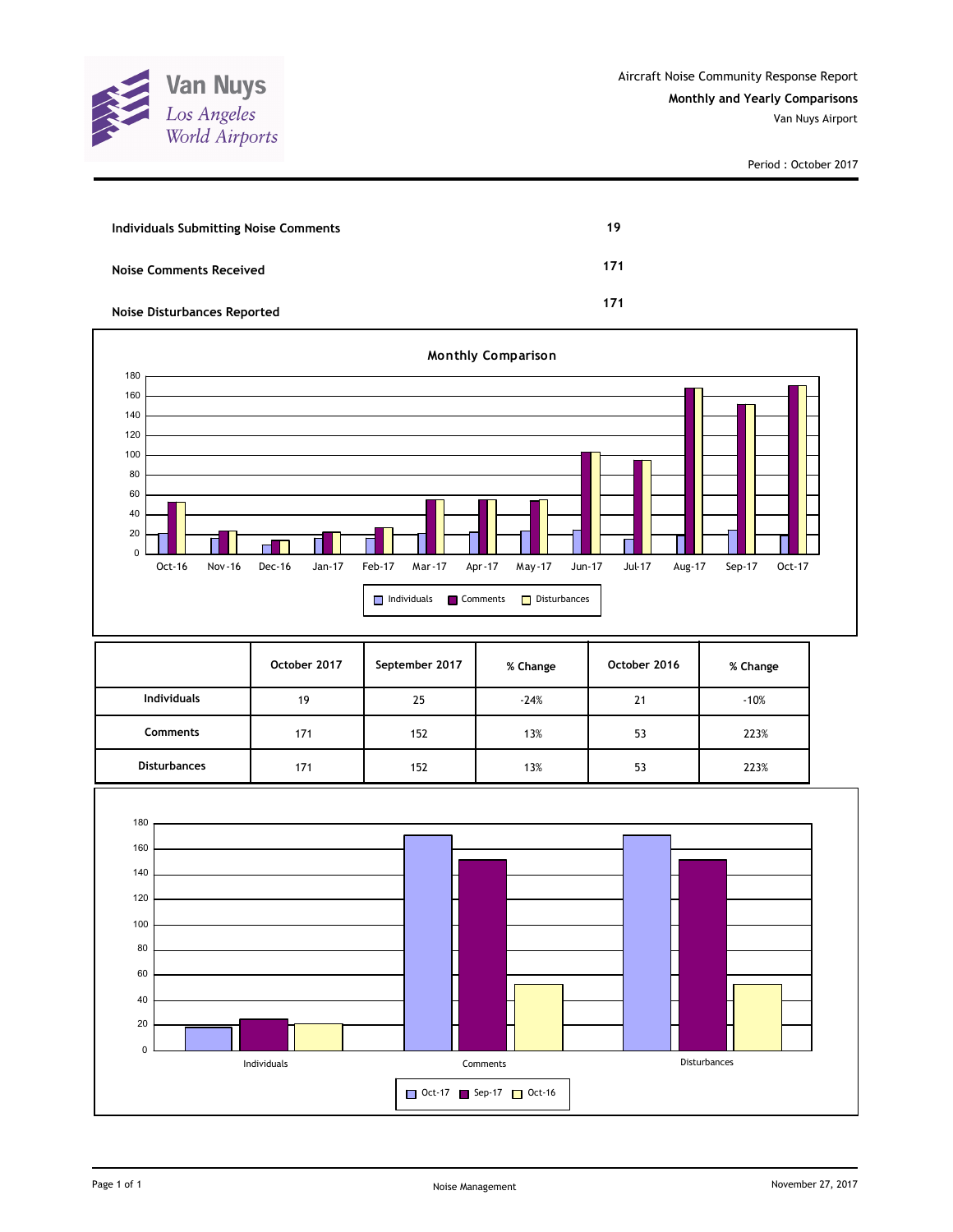

|                     | Day<br>$(7:00 \text{ am} - 7:00 \text{ pm})$ | Evening<br>$(7:00 \text{ pm} - 10:00 \text{ pm})$ | Night<br>$(10:00 \text{ pm} - 7:00 \text{ am})$ |
|---------------------|----------------------------------------------|---------------------------------------------------|-------------------------------------------------|
| <b>Comments</b>     | 38                                           | 8                                                 | 125                                             |
| <b>Disturbances</b> | 28                                           | 8                                                 | 135                                             |



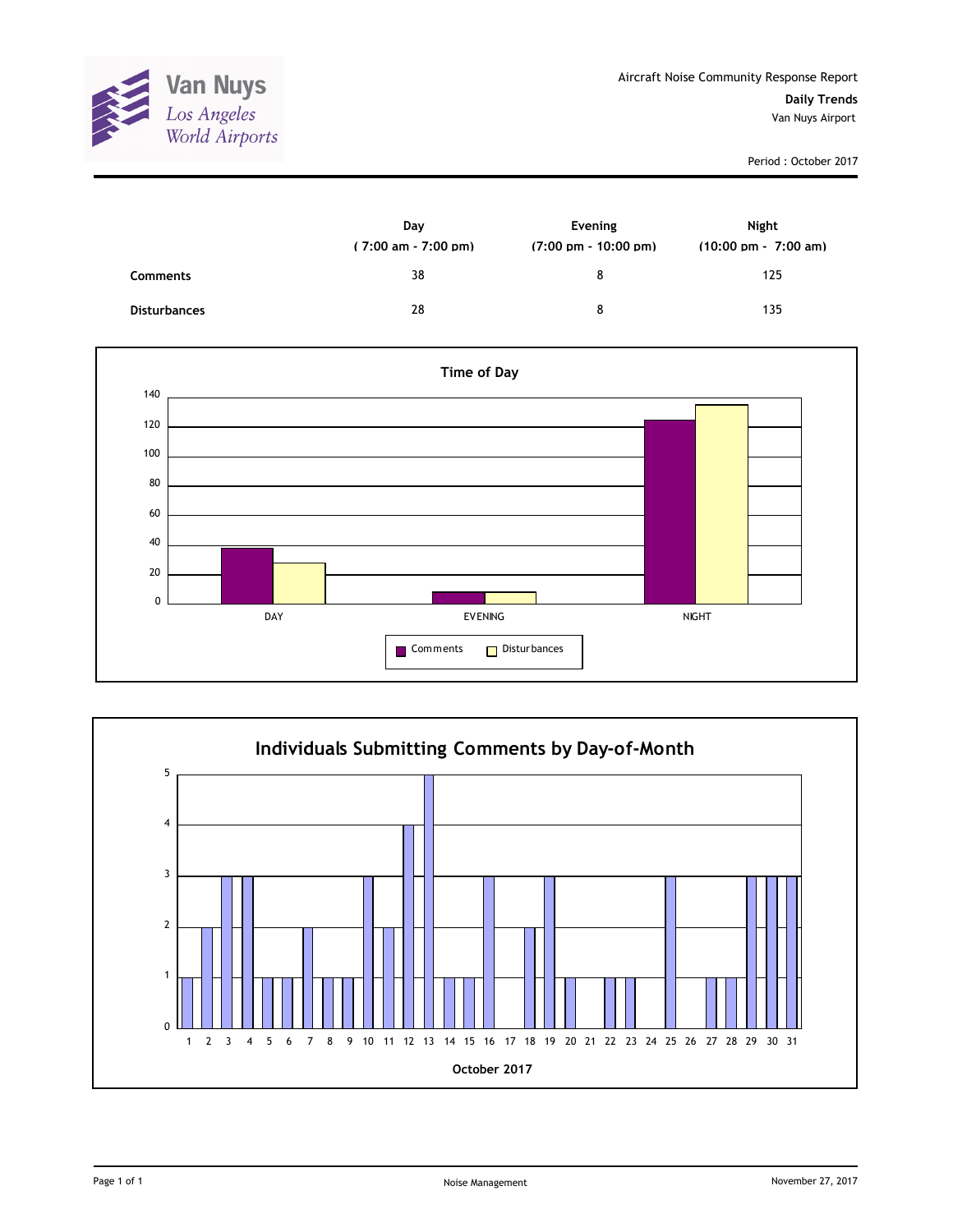

| City                  | <b>Individuals</b> | Comments       | Percentage of Comments**                    |           |
|-----------------------|--------------------|----------------|---------------------------------------------|-----------|
| Arleta                | $\overline{2}$     | 2              | $1\%$                                       |           |
| Lake Balboa           | 1                  | 1              | $~1\%$                                      |           |
| Los Angeles           |                    | 1              | $~1\%$                                      |           |
| North Hills           |                    | 11             | $6\%$                                       |           |
| Pacoima               |                    | $\overline{2}$ | $1\%$                                       |           |
| Santa Paula           |                    | 1              | $~1\%$                                      |           |
| Sherman Oaks          | 3                  | 6              | $4\%$                                       |           |
| <b>Thousand Oaks</b>  |                    | $\overline{2}$ | $1\%$                                       |           |
| <b>Valley Village</b> |                    | $\overline{2}$ | $1\%$                                       |           |
| Van Nuys              | 7                  | 143            | 84%                                         |           |
| <b>TOTAL</b>          | 19                 | 171            | 40<br>50<br>10<br>20<br>30<br>60<br>70<br>0 | 80 90 100 |

| <b>Individuals</b>                    | Comments | Percentage of Comments**                          |        |
|---------------------------------------|----------|---------------------------------------------------|--------|
| *One Individual (Van Nuys)            | 133      | 78%                                               |        |
| *One Individual (North Hills)         | 11       | 6%                                                |        |
| Individuals Reporting 2 To 5 Comments | 15       | 9%                                                |        |
| Individuals Reporting One Comment     | 12       | 7%                                                |        |
| <b>TOTAL</b><br>Individuals: 19       | 171      | 50<br>20<br>30<br>40<br>60<br>0<br>10<br>70<br>80 | 90 100 |

\* One individual reporting 6 or more comments shown by city.

\*\* All percentages are rounded to the nearest whole number.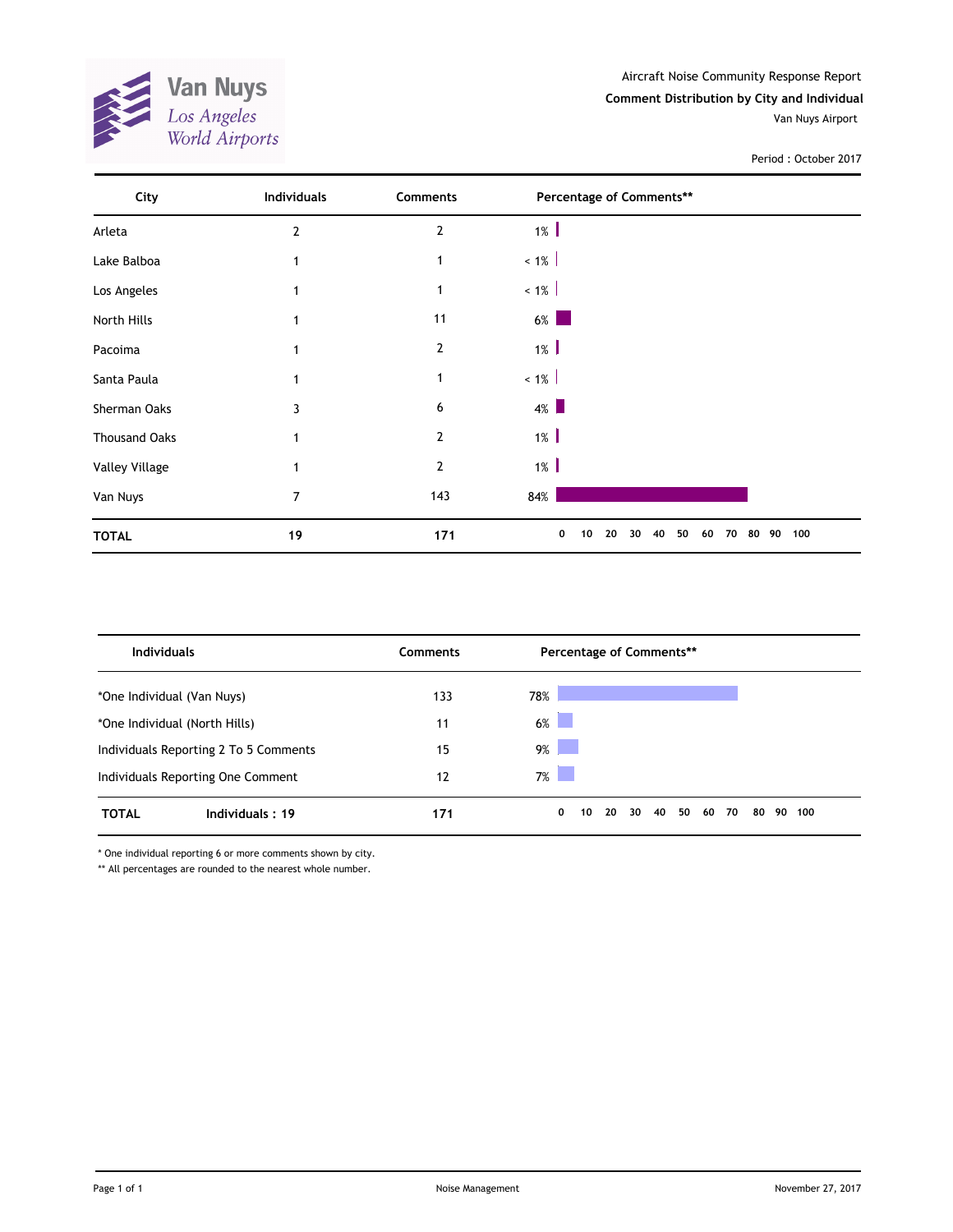

| Type of Disturbance*         | <b>Number of Comments</b> |
|------------------------------|---------------------------|
| Flying over home             | 7                         |
| Frequency of flights         | 8                         |
| Late night/early morning     | 137                       |
| Low flying                   | $\overline{2}$            |
| Sustained noise (>5 minutes) | 3                         |
| Unspecified                  | 4                         |
| Unusually loud               | 10                        |
| TOTAL                        | 171                       |



Note: \* As reported by individuals.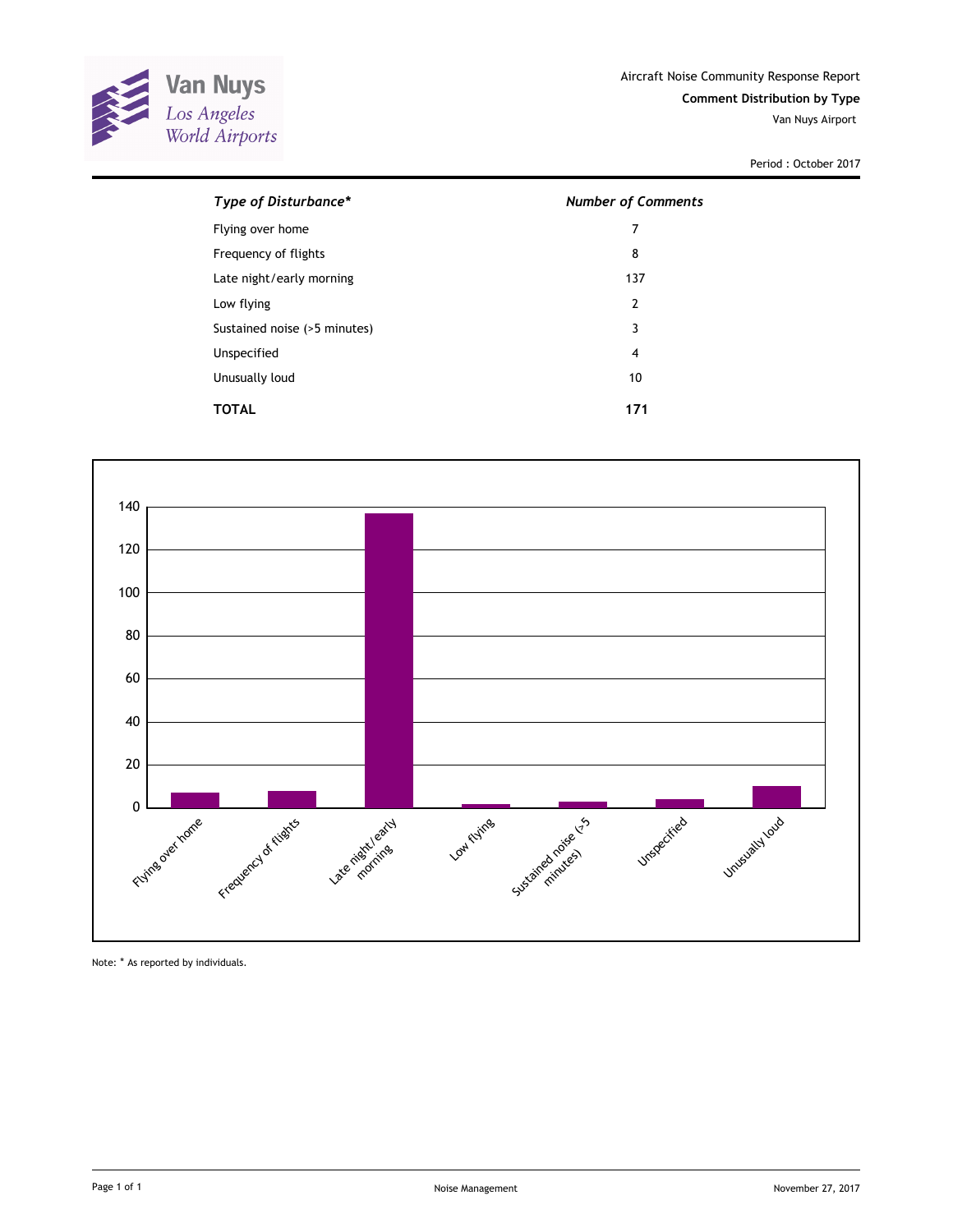

| Contact    |          | <b>Disturbance</b> |                     |          |                          |                                                                                              |  |
|------------|----------|--------------------|---------------------|----------|--------------------------|----------------------------------------------------------------------------------------------|--|
| Date       | Time     | Date               | Time                | City     | Disturbance**            | <b>Findings</b>                                                                              |  |
| 10/01/2017 | 12:55 am |                    | 10/01/2017 12:54 am | Van Nuys | Late night/early morning |                                                                                              |  |
|            |          |                    |                     |          |                          | The aircraft you reported on Sunday, October 1, 2017 at 00:54 was an overflight not          |  |
|            |          |                    |                     |          |                          | associated with VNY operations. The aircraft in question, a Gulfstream G200 arrived to       |  |
|            |          |                    |                     |          |                          | Hollywood-Burbank Airport (BUR) at approximately 00:57. Please contact the BUR               |  |
|            |          |                    |                     |          |                          | Hotline at (800) 441-0409 for further information regarding this flight. Additionally,       |  |
|            |          |                    |                     |          |                          | airports do not have jurisdictions over aircraft in flight, how frequently or where the      |  |
|            |          |                    |                     |          |                          | FAA ATC may sequence aircraft. The FAA has ultimate authority over aircraft flight           |  |
|            |          |                    |                     |          |                          | patterns and regulates virtually all aviation activity. Lastly, please refer to the VNY      |  |
|            |          |                    |                     |          |                          | Noise Management "quick facts" for a brief list of enforcement and regulatory actions        |  |
|            |          |                    |                     |          |                          | VNY "can" and "cannot do," related to FAA regulations and local City Ordinances. The         |  |
|            |          |                    |                     |          |                          | quick facts may be found online under the "Noise Management - Quick Facts" link at           |  |
|            |          |                    |                     |          |                          | www.lawa.org/VNYNoise/. Please contact the FAA by writing to FAA Western-Pacific             |  |
|            |          |                    |                     |          |                          | Region, P.O. Box 92007, Los Angeles, CA 90009 for further information regarding              |  |
|            |          |                    |                     |          |                          | aviation matters.                                                                            |  |
| 10/03/2017 | 4:47 am  | 10/03/2017         | 4:46 am             | Van Nuys | Late night/early morning | The aircraft noise you reported on Tuesday, October 3, 2017 at 04:56 was associated          |  |
|            |          |                    |                     |          |                          | with a Global 5000 departure from VNY. The departure from VNY runway 16R was under           |  |
|            |          |                    |                     |          |                          | the control and direction of Federal Aviation Administration (FAA) SoCal Air Traffic         |  |
|            |          |                    |                     |          |                          | Controllers (ATC). The departure was consistent with normal VNY departure operations         |  |
|            |          |                    |                     |          |                          | and in compliance with all City of Los Angeles and Federal regulations/laws. Additionally,   |  |
|            |          |                    |                     |          |                          | the aircraft-specific Single Event Noise Exposure Level (SENEL) established in the VNY       |  |
|            |          |                    |                     |          |                          | Fly Friendly Quiet Jet Departure Program was not exceeded. Please see page 8 of the          |  |
|            |          |                    |                     |          |                          | VNY Noise Program brochure for more information on the program at                            |  |
|            |          |                    |                     |          |                          | www.lawa.org/uploadedFiles/VNY/pdf/Noise_Programs.pdf                                        |  |
|            |          |                    |                     |          |                          | Please note that airports do not have jurisdiction on aircraft in flight. The Federal        |  |
|            |          |                    |                     |          |                          | Aviation Administration has ultimate authority over aircraft flight patterns and             |  |
|            |          |                    |                     |          |                          | regulates virtually all aviation activities. This includes altitudes and direction of flight |  |
|            |          |                    |                     |          |                          | with the major emphasis on safety. Please contact the FAA by writing to FAA                  |  |
|            |          |                    |                     |          |                          | Western-Pacific Region, P.O. Box 92007, Los Angeles, CA 90009 for further                    |  |
|            |          |                    |                     |          |                          | information.                                                                                 |  |

\* Comments exceeding monthly limit are not investigated and are not shown.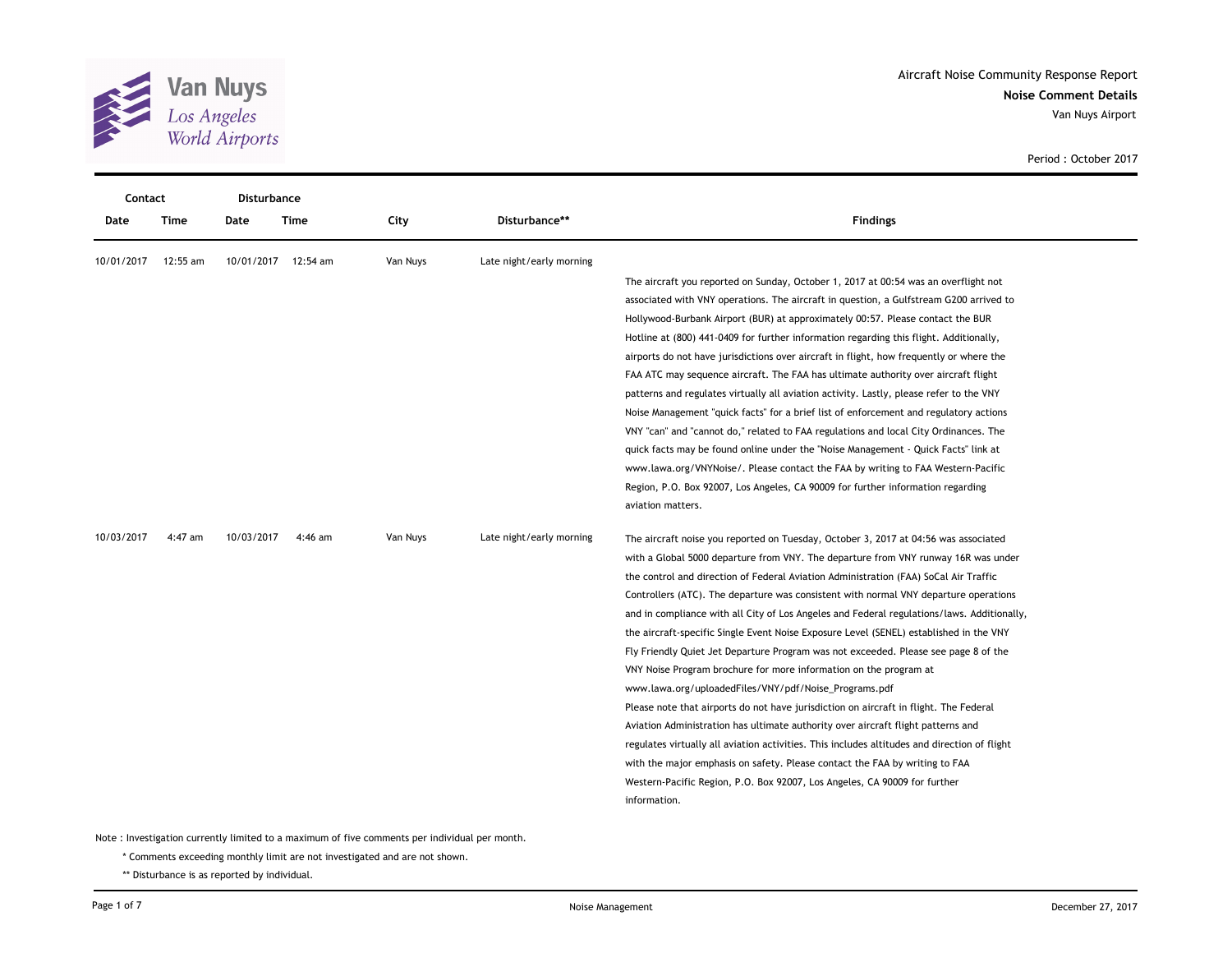| Contact    |                    | Disturbance |                     |             |                              |                                                                                                                                                                                                                                                                                                                                                                                                                                                                                                                                                                                                                                                                                                                                                                                                                                                                                                                                                                                                                                                                                                                                                                                                                                                                                                                                                                                                                                                                                                                                                                                                                                                                                                                                                                                                                                                         |
|------------|--------------------|-------------|---------------------|-------------|------------------------------|---------------------------------------------------------------------------------------------------------------------------------------------------------------------------------------------------------------------------------------------------------------------------------------------------------------------------------------------------------------------------------------------------------------------------------------------------------------------------------------------------------------------------------------------------------------------------------------------------------------------------------------------------------------------------------------------------------------------------------------------------------------------------------------------------------------------------------------------------------------------------------------------------------------------------------------------------------------------------------------------------------------------------------------------------------------------------------------------------------------------------------------------------------------------------------------------------------------------------------------------------------------------------------------------------------------------------------------------------------------------------------------------------------------------------------------------------------------------------------------------------------------------------------------------------------------------------------------------------------------------------------------------------------------------------------------------------------------------------------------------------------------------------------------------------------------------------------------------------------|
| Date       | Time               | Date        | Time                | City        | Disturbance                  | <b>Findings</b>                                                                                                                                                                                                                                                                                                                                                                                                                                                                                                                                                                                                                                                                                                                                                                                                                                                                                                                                                                                                                                                                                                                                                                                                                                                                                                                                                                                                                                                                                                                                                                                                                                                                                                                                                                                                                                         |
| 10/04/2017 | $5:12$ pm          | 10/04/2017  | $4:10 \text{ pm}$   | Santa Paula | Unusually loud               | The aircraft that you reported on Wednesday, October 4, 2017 over/near your<br>residence were arrivals to Los Angeles International Airport (LAX) and not associated<br>with Van Nuys Airport (VNY) operations. For future reference, please use the LAX<br>WebTrak Site at http://webtrak.bksv.com/lax or call the LAX Noise Comment Line<br>(424) 64-NOISE.<br>Please note that airports do not control aircraft in flight. The FAA has ultimate<br>authority over aircraft flight patterns and regulates virtually all aviation activity. This<br>includes takeoffs, landings, altitudes and direction of flight with the major emphasis on<br>safety. The FAA may be contacted by writing to FAA Western-Pacific Region, P.O. Box<br>92007, Los Angeles, CA 90009.                                                                                                                                                                                                                                                                                                                                                                                                                                                                                                                                                                                                                                                                                                                                                                                                                                                                                                                                                                                                                                                                                  |
| 10/10/2017 | $10:24 \text{ pm}$ |             | 10/10/2017 10:25 pm | Van Nuys    | Sustained noise (>5 minutes) | The source of the continuous aircraft noise you reported on Tuesday, October 10,<br>2017 at 22:25 was most likely from the Auxiliary Power Unit (APU) of an aircraft<br>preparing for departure from Van Nuys Airport (VNY). Flight crews to use APUs to<br>prepare for all aspects of the flight, including preflight checks and any necessary<br>mechanical adjustments. The APU is a smaller jet engine that is allowed to run at any<br>time prior to the aircraft's departure. Additionally, VNY has an Airfield Superintendent<br>on duty to immediately investigate and enforce any concerns associated with engine<br>run ups during the restricted hours. Please call the Duty Superintendent at Airport<br>Operations at (818) 442 6506 for immediate attention. This is not a Noise Complaint<br>Line and should only be used to report possible engine run up activity. To file a noise<br>concern please visit http://www.lawa.org/VNYANC/ or call the Community Response<br>Line (CRL) at 800 560 0010. VNY's Assistant Chief of Operations and I met with<br>representatives explaining VNY policy regarding noise. We also met with aircraft<br>maintenance managers regarding fuel odors from their airplanes and suggested areas<br>to run the APUs to lessen the directional flow of jet exhaust. However,<br>atmospheric/weather conditions, such as temperature inversions, humidity, or wind<br>direction/speed may have an impact on where these odors are encountered. Lastly,<br>please refer to the Noise Management "quick facts" for a brief list of enforcement and<br>regulatory actions VNY "can" and "cannot do," related to FAA regulations and local City<br>Ordinances. The quick facts and the City Curfew Ordinance may be found online under<br>the "Noise Management Quick Facts" link at www.lawa.org/VNYNoise/ |
| 10/11/2017 | $3:28$ pm          | 10/11/2017  | $3:23$ pm           | Van Nuys    | Sustained noise (>5 minutes) | The helicopter that you reported on Wednesday, October 11, 2017 at 15:28 was<br>orbiting near the Federal Aviation Administration (FAA) Control Tower. The                                                                                                                                                                                                                                                                                                                                                                                                                                                                                                                                                                                                                                                                                                                                                                                                                                                                                                                                                                                                                                                                                                                                                                                                                                                                                                                                                                                                                                                                                                                                                                                                                                                                                              |

\* Comments exceeding monthly limit are not investigated and are not shown.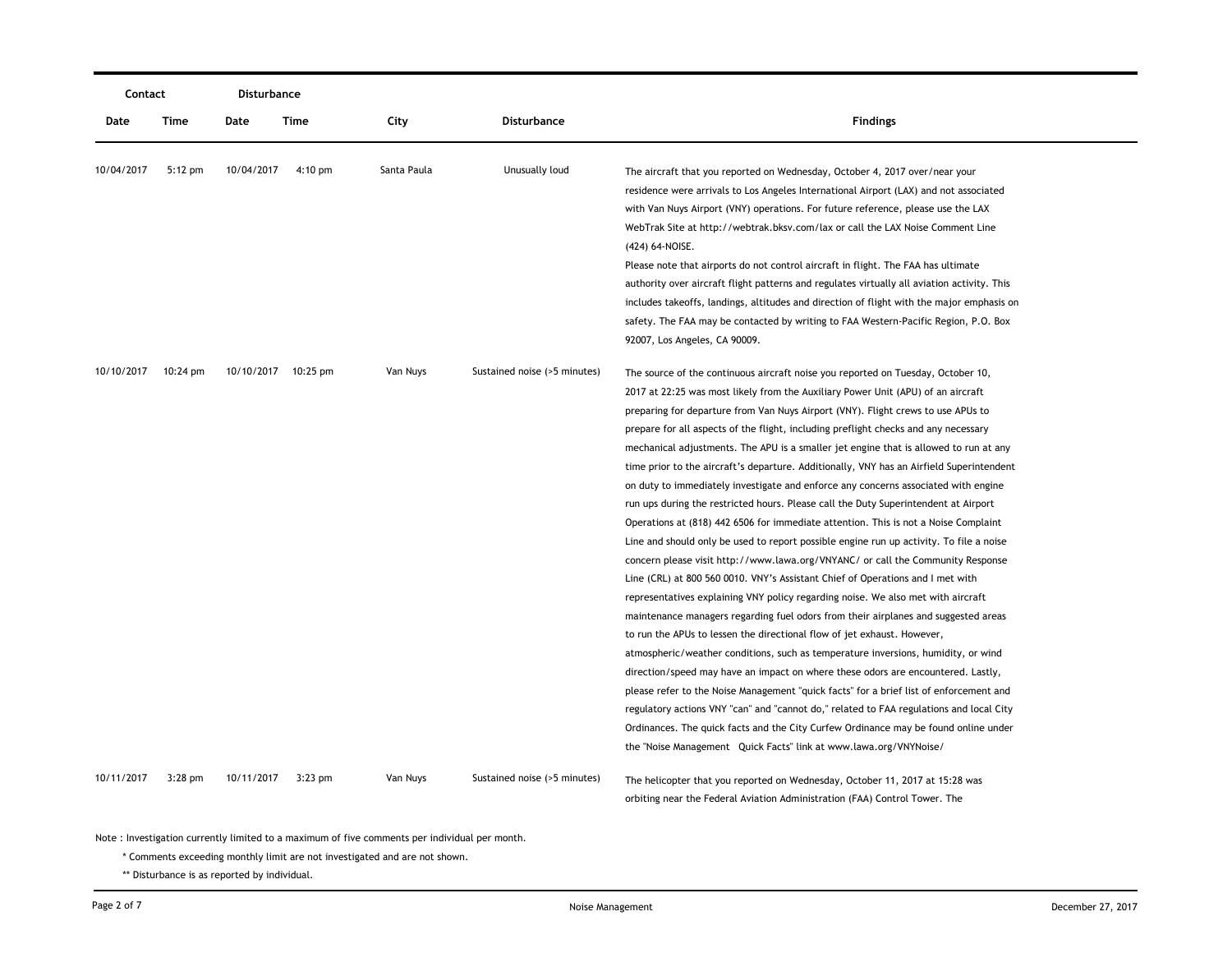|            | Contact   |            | Disturbance         |          |                          |                                                                                                                                                                                                                                                                                                                                                                                                                                                                                                                                                                                                                                                                                                                                                                                                                                                                                                                                                                                                                                                                                                                                                                                                                                                                                                                                    |
|------------|-----------|------------|---------------------|----------|--------------------------|------------------------------------------------------------------------------------------------------------------------------------------------------------------------------------------------------------------------------------------------------------------------------------------------------------------------------------------------------------------------------------------------------------------------------------------------------------------------------------------------------------------------------------------------------------------------------------------------------------------------------------------------------------------------------------------------------------------------------------------------------------------------------------------------------------------------------------------------------------------------------------------------------------------------------------------------------------------------------------------------------------------------------------------------------------------------------------------------------------------------------------------------------------------------------------------------------------------------------------------------------------------------------------------------------------------------------------|
| Date       | Time      | Date       | Time                | City     | Disturbance              | <b>Findings</b>                                                                                                                                                                                                                                                                                                                                                                                                                                                                                                                                                                                                                                                                                                                                                                                                                                                                                                                                                                                                                                                                                                                                                                                                                                                                                                                    |
|            |           |            |                     |          |                          | aforementioned aircraft was under the control and direction of FAA Air Traffic Control<br>(ATC). Additionally, airports do not have jurisdictions over aircraft in flight, how<br>frequently or where the Federal Aviation Administration (FAA) Air Traffic Controllers<br>(ATC) may sequence aircraft. The FAA has ultimate authority over aircraft flight<br>patterns and regulates virtually all aviation activity. Please contact the FAA by writing<br>to FAA Western-Pacific Region, P.O. Box 92007, Los Angeles, CA 90009 for further<br>information. Lastly, please refer to the VNY Noise Management "quick facts" for a brief<br>list of enforcement and regulatory actions VNY "can" and "cannot do," related to FAA<br>regulations and local City Ordinances. The quick facts may be found online under the<br>"Noise Management - Quick Facts" link at www.lawa.org/VNYNoise/.                                                                                                                                                                                                                                                                                                                                                                                                                                        |
| 10/12/2017 | $1:50$ pm | 10/12/2017 | 4:38 am             | Van Nuys | Late night/early morning | The aircraft you reported on Thursday, October 12, 2017 at 04:38 was an arrival to<br>nearby Hollywood-Burbank Airport BUR) and not associated with Van Nuys Airport<br>(VNY) operations. Please contact the BUR Hotline at (800) 441-0409 for further<br>information regarding this flight. Please note that airports do not direct, control nor<br>have jurisdiction on aircraft in flight. The Federal Aviation Administration (FAA) has<br>ultimate authority over aircraft flight patterns and regulates virtually all aviation<br>activity. This includes takeoffs, landings, altitudes and direction of flight with the<br>major emphasis on safety. The FAA may be contacted by writing to FAA Western-Pacific<br>Region, P.O. Box 92007, Los Angeles, CA 90009 for further information                                                                                                                                                                                                                                                                                                                                                                                                                                                                                                                                    |
| 10/12/2017 | 11:21 pm  |            | 10/12/2017 11:20 pm | Van Nuys | Late night/early morning | Our investigation shows that the aircraft you reported on Thursday, October 12, 2017<br>at 23:20 was a Gulfstream G150 that departed from Van Nuys Airport (VNY) under the<br>control and direction of Federal Aviation Administration (FAA) SoCal Air Traffic<br>Controllers (ATC). Additionally, the pilot and aircraft were compliant with all City of Los<br>Angeles and Federal regulations/laws and was consistent with normal VNY departure<br>operations. Specifically, the aircraft is rated below the 77.0 dBA maximum "TAKEOFF"<br>certification levels listed in the FAA Advisory Circular 36 3 Appendix 2 and referenced in<br>the Noisier Jet Phase Out Ordinance. Note that these levels are determined by the FAA<br>under controlled conditions at their facility in Oklahoma City, OK and are just one of<br>many criteria the FAA uses to certify and register aircraft for flight in the United<br>States. Therefore, there is no relationship between these certification levels published<br>by the FAA and the one second noise readings available on the VNY WebTrak website.<br>For more information, Please refer to the Noise Management "quick facts" for a brief<br>list of enforcement and regulatory actions VNY "can" and "cannot do" related to FAA<br>regulations and local City Ordinances. The |

\* Comments exceeding monthly limit are not investigated and are not shown.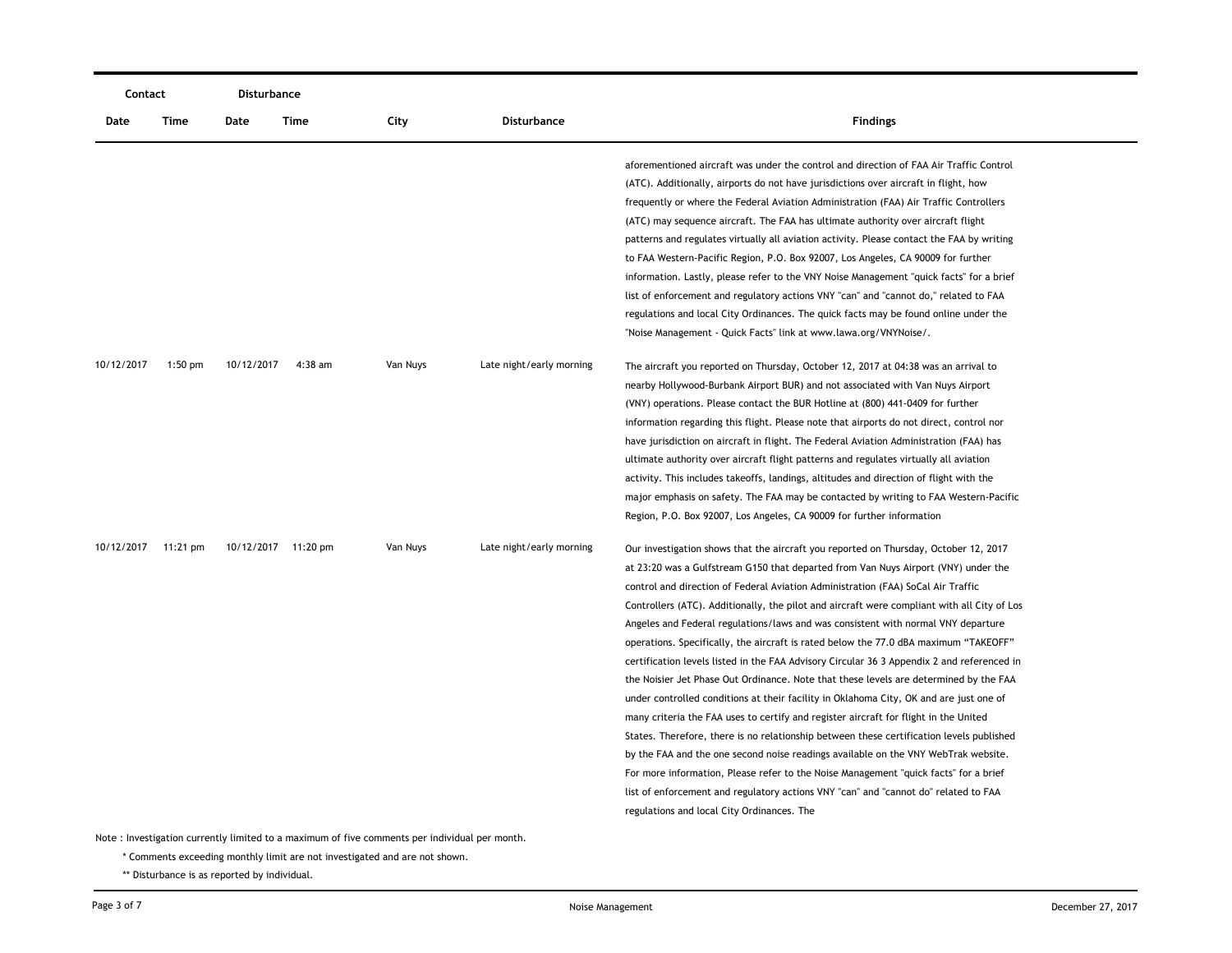| Contact    |                                                                            | Disturbance |           |                                                                                               |                    |                                                                                             |  |  |  |
|------------|----------------------------------------------------------------------------|-------------|-----------|-----------------------------------------------------------------------------------------------|--------------------|---------------------------------------------------------------------------------------------|--|--|--|
| Date       | Time                                                                       | Date        | Time      | City                                                                                          | <b>Disturbance</b> | <b>Findings</b>                                                                             |  |  |  |
|            |                                                                            |             |           |                                                                                               |                    | quick facts and the City Curfew Ordinance may be found online under the "Noise"             |  |  |  |
|            |                                                                            |             |           |                                                                                               |                    | Management Quick Facts" link at www.lawa.org/VNYNoise/.                                     |  |  |  |
|            |                                                                            |             |           |                                                                                               |                    | Lastly, airports do not control aircraft in flight. The Federal Aviation Administration     |  |  |  |
|            |                                                                            |             |           |                                                                                               |                    | (FAA) has ultimate authority over aircraft and regulates virtually all aviation activity.   |  |  |  |
|            |                                                                            |             |           |                                                                                               |                    | This includes takeoffs, landings, altitudes and direction of flight with the major          |  |  |  |
|            |                                                                            |             |           |                                                                                               |                    | emphasis on safety. The FAA may be contacted by writing to FAA Western Pacific              |  |  |  |
|            |                                                                            |             |           |                                                                                               |                    | Region, P.O. Box 92007, Los Angeles, CA 90009 for further information.                      |  |  |  |
| 10/13/2017 | $10:06$ am                                                                 | 10/11/2017  | $3:57$ am | Sherman Oaks                                                                                  | Unusually loud     | The general concern that you referred to on Wednesday, October 11, 2017 at 03:57            |  |  |  |
|            |                                                                            |             |           |                                                                                               |                    | may be related to the increase in aircraft traffic in the greater Los Angeles basin. The    |  |  |  |
|            |                                                                            |             |           |                                                                                               |                    | location of your residence and surrounding community is subject to numerous aircraft        |  |  |  |
|            |                                                                            |             |           |                                                                                               |                    | transiting to and from the many Southern California airports, including Van Nuys            |  |  |  |
|            |                                                                            |             |           |                                                                                               |                    | Airport (VNY). It is not uncommon for aircraft departing VNY to overfly your                |  |  |  |
|            |                                                                            |             |           |                                                                                               |                    | community for destinations to the south, the north or the east. In addition, the volume     |  |  |  |
|            |                                                                            |             |           |                                                                                               |                    | of aircraft operations, including jet operations at VNY has been increasing slightly with   |  |  |  |
|            |                                                                            |             |           |                                                                                               |                    | the improving economy since reaching a low in 2009, so compared to the past few             |  |  |  |
|            |                                                                            |             |           |                                                                                               |                    | years there may be more frequent departures over your community. There were no jet          |  |  |  |
|            |                                                                            |             |           |                                                                                               |                    | departures or arrivals associated with VNY that corresponded with the time of your          |  |  |  |
|            |                                                                            |             |           |                                                                                               |                    | concern., There was a Learjet 75 departure from VNY at 05:57 that overflew your             |  |  |  |
|            |                                                                            |             |           |                                                                                               |                    | neighborhood at approximately 2065 feet Mean Sea Level (MSL) the aforementioned             |  |  |  |
|            |                                                                            |             |           |                                                                                               |                    | departure was in full compliance with all federal and local city regulations. Additionally, |  |  |  |
|            |                                                                            |             |           |                                                                                               |                    | airports do not have jurisdictions over aircraft in flight, how frequently or where the     |  |  |  |
|            |                                                                            |             |           |                                                                                               |                    | Federal Aviation Administration (FAA) SoCal Air Traffic Controllers (ATC) may sequence      |  |  |  |
|            |                                                                            |             |           |                                                                                               |                    | aircraft. The FAA has ultimate authority over aircraft flight patterns and regulates        |  |  |  |
|            |                                                                            |             |           |                                                                                               |                    | virtually all aviation activity. Lastly, please refer to the VNY Noise Management "quick    |  |  |  |
|            |                                                                            |             |           |                                                                                               |                    | facts" for a brief list of enforcement and regulatory actions VNY "can" and "cannot do,"    |  |  |  |
|            |                                                                            |             |           |                                                                                               |                    | related to FAA regulations and local City Ordinances. The quick facts may be found          |  |  |  |
|            |                                                                            |             |           |                                                                                               |                    | online under the "Noise Management - Quick Facts" link at www.lawa.org/VNYNoise/.           |  |  |  |
|            |                                                                            |             |           |                                                                                               |                    | Please contact the FAA by writing to FAA Western-Pacific Region, P.O. Box 92007, Los        |  |  |  |
|            |                                                                            |             |           |                                                                                               |                    | Angeles, CA 90009 for further information regarding aviation matters.                       |  |  |  |
| 10/13/2017 | 10:09 am                                                                   | 10/13/2017  | $2:11$ am | Sherman Oaks                                                                                  | Unusually loud     | One Los Angeles Police Department Air Support Division (LAPD ASD) helicopter was            |  |  |  |
|            |                                                                            |             |           |                                                                                               |                    | engaged in official police business in and around your neighborhood and was orbiting        |  |  |  |
|            |                                                                            |             |           |                                                                                               |                    | for an extended period of time. The LAPD ASD routinely patrols and supports police          |  |  |  |
|            |                                                                            |             |           |                                                                                               |                    | ground units in the many neighborhoods located within the City of Los Angeles. It is not    |  |  |  |
|            |                                                                            |             |           |                                                                                               |                    | uncommon to have multiple fly-overs of an area while executing their support role.          |  |  |  |
|            |                                                                            |             |           | Note: Investigation currently limited to a maximum of five comments per individual per month. |                    |                                                                                             |  |  |  |
|            | * Comments exceeding monthly limit are not investigated and are not shown. |             |           |                                                                                               |                    |                                                                                             |  |  |  |

\*\* Disturbance is as reported by individual.

-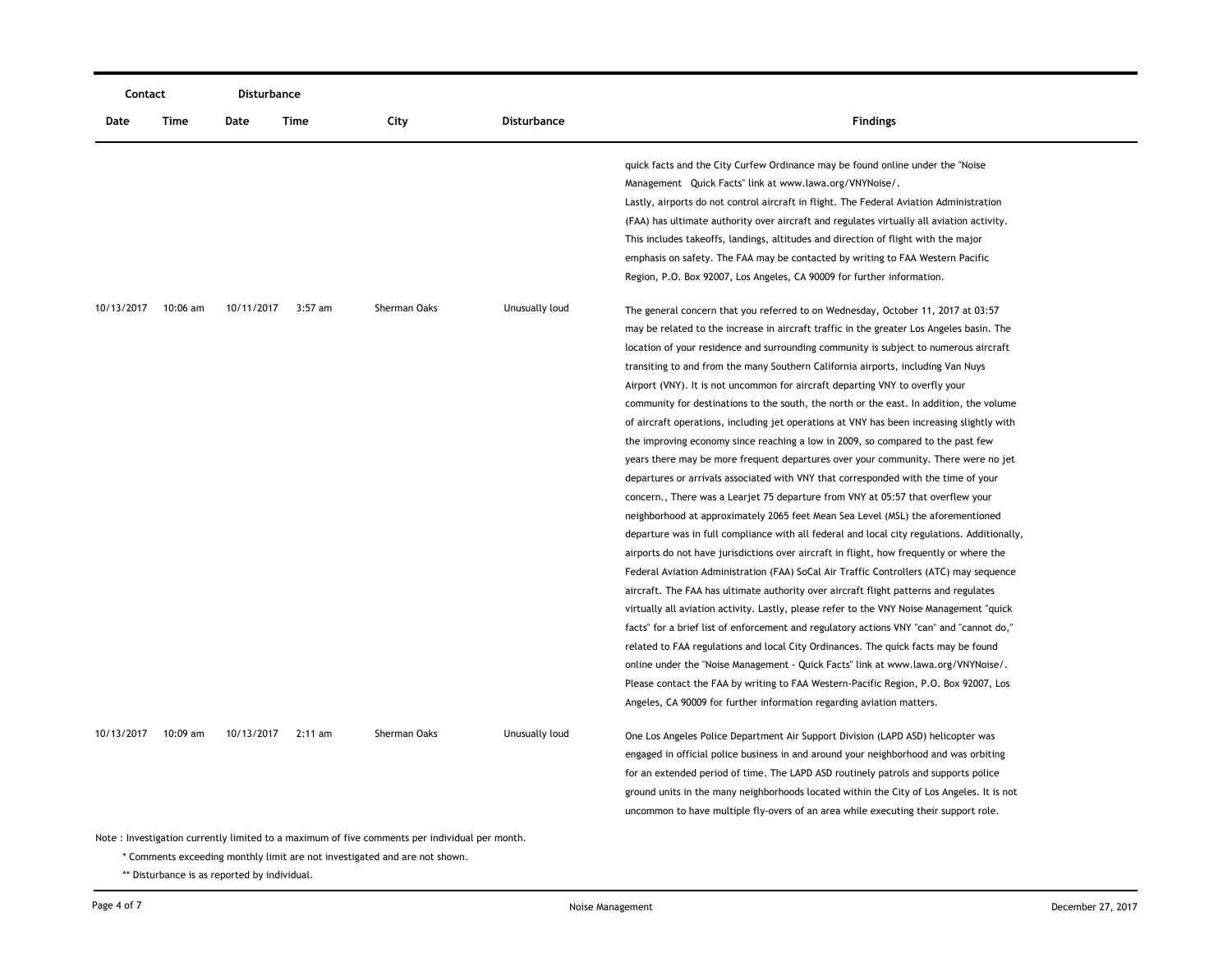| Contact    |          | Disturbance |           |                                                                                                           |                          |                                                                                                                                                                                                                                                                                                                                                                                                                                                                                                                                                                                                                                                                                                                                                                                                                                                                                                                                                                                                                                                                                                                                                                                                      |
|------------|----------|-------------|-----------|-----------------------------------------------------------------------------------------------------------|--------------------------|------------------------------------------------------------------------------------------------------------------------------------------------------------------------------------------------------------------------------------------------------------------------------------------------------------------------------------------------------------------------------------------------------------------------------------------------------------------------------------------------------------------------------------------------------------------------------------------------------------------------------------------------------------------------------------------------------------------------------------------------------------------------------------------------------------------------------------------------------------------------------------------------------------------------------------------------------------------------------------------------------------------------------------------------------------------------------------------------------------------------------------------------------------------------------------------------------|
| Date       | Time     | Date        | Time      | City                                                                                                      | <b>Disturbance</b>       | <b>Findings</b>                                                                                                                                                                                                                                                                                                                                                                                                                                                                                                                                                                                                                                                                                                                                                                                                                                                                                                                                                                                                                                                                                                                                                                                      |
|            |          |             |           |                                                                                                           |                          | Additionally, please refer to the VNY Noise Management "quick facts" for a brief list of<br>enforcement and regulatory actions VNY "can" and "cannot do," related to FAA<br>regulations and local City Ordinances. The quick facts may be found online under the<br>"Noise Management - Quick Facts" link at www.lawa.org/VNYNoise/. Lastly, please<br>note that airports do not control aircraft in flight. The FAA has ultimate authority over<br>aircraft flight patterns and regulates virtually all aviation activity. This includes<br>takeoffs, landings, altitudes and direction of flight with the major emphasis on safety.<br>The FAA may be contacted by writing to FAA Western-Pacific Region, P.O. Box 92007,<br>Los Angeles, CA 90009 for further information regarding this matter.                                                                                                                                                                                                                                                                                                                                                                                                  |
| 10/13/2017 | 10:12 am | 10/12/2017  | $2:12$ am | Sherman Oaks                                                                                              | Late night/early morning | There were no jet departures at the time period you selected on Thursday, October<br>12, 2017 (at 02:12) from Van Nuys Airport (VNY). There was however, a Gulfstream G-IV<br>that departed VNY at 02:31. The aforementioned departure was under the direction<br>and control of Federal Aviation Administration (FAA) SoCal Air Traffic Control (ATC) and<br>was in full compliance with all federal and local city regulations. Additionally, airports do<br>not have jurisdictions over aircraft in flight, how frequently or where the FAA SoCal<br>ATC may sequence aircraft. The FAA has ultimate authority over aircraft flight<br>patterns and regulates virtually all aviation activity. Lastly, please refer to the VNY<br>Noise Management "quick facts" for a brief list of enforcement and regulatory actions<br>VNY "can" and "cannot do," related to FAA regulations and local City Ordinances. The<br>quick facts may be found online under the "Noise Management - Quick Facts" link at<br>www.lawa.org/VNYNoise/. Please contact the FAA by writing to FAA Western-Pacific<br>Region, P.O. Box 92007, Los Angeles, CA 90009 for further information regarding<br>aviation matters. |
| 10/13/2017 | 9:46 pm  | 10/13/2017  | $9:35$ pm | Van Nuys<br>Note: Investigation currently limited to a maximum of five comments per individual per month. | Low flying               | One Los Angeles Police Department Air Support Division (LAPD ASD) helicopter was<br>engaged in official police business in and around your neighborhood for extended<br>periods of time. The LAPD ASD routinely patrols and supports police ground units in the<br>many neighborhoods located within the City of Los Angeles. It is not uncommon to have<br>multiple fly-overs of an area during a relatively short period. Additionally, please refer<br>to the VNY Noise Management "quick facts" for a brief list of enforcement and<br>regulatory actions VNY "can" and "cannot do," related to FAA regulations and local City<br>Ordinances. The quick facts may be found online under the "Noise Management - Quick<br>Facts" link at www.lawa.org/VNYNoise/. Lastly, please note that airports do not<br>control aircraft in flight. The FAA has ultimate authority over aircraft flight patterns<br>and regulates virtually all aviation activity. This includes takeoffs, landings, altitudes                                                                                                                                                                                               |

\* Comments exceeding monthly limit are not investigated and are not shown.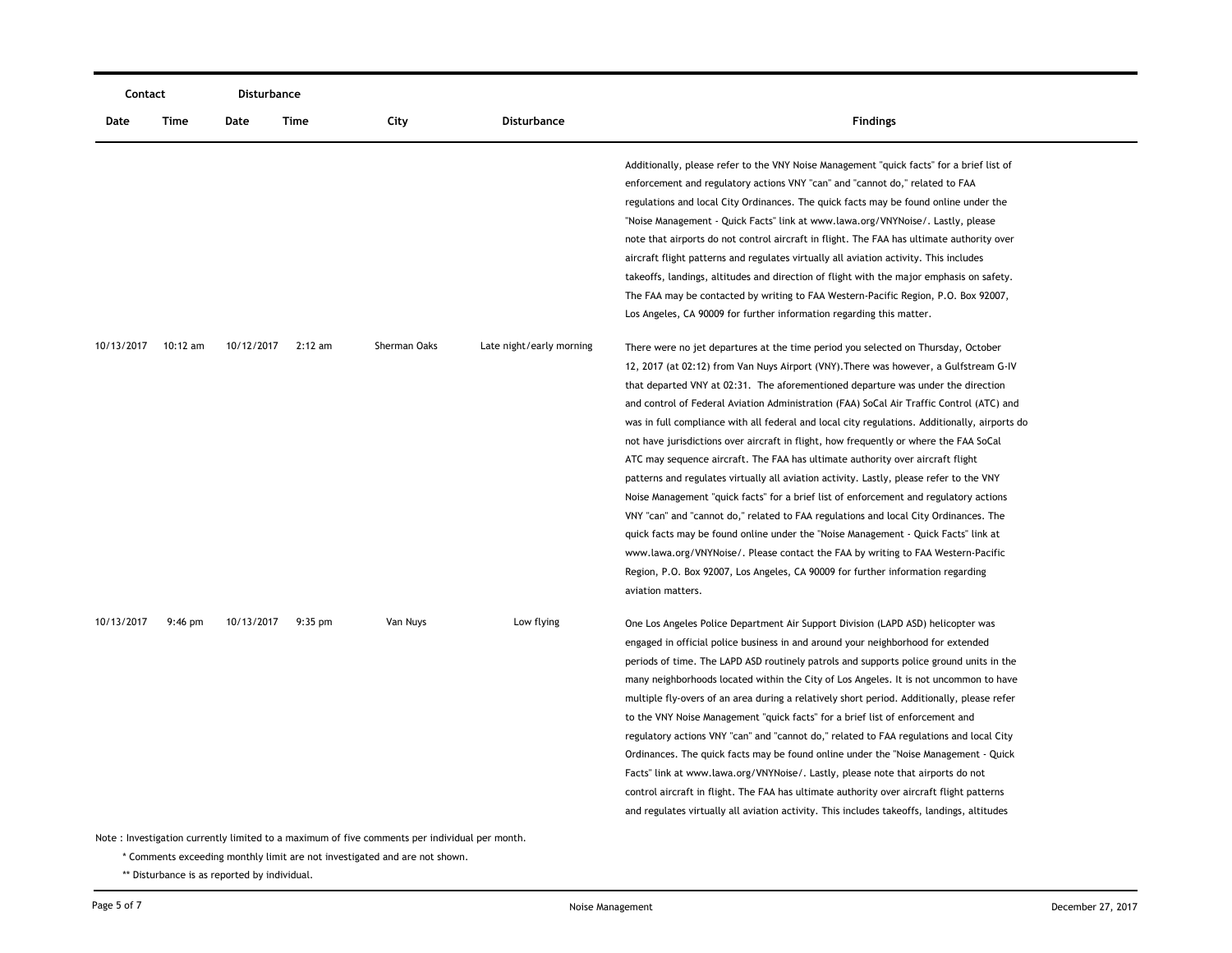| Contact    |                   | Disturbance |                     |             |                          |                                                                                                                                                                                                                                                                                                                                                                                                                                                                                                                                                                                                                                                                                                                                                                                                                                                                                                                                                                                                                                                                                                                                                                                                                                                                                                                                                                                                                                                                                                                                                                                     |
|------------|-------------------|-------------|---------------------|-------------|--------------------------|-------------------------------------------------------------------------------------------------------------------------------------------------------------------------------------------------------------------------------------------------------------------------------------------------------------------------------------------------------------------------------------------------------------------------------------------------------------------------------------------------------------------------------------------------------------------------------------------------------------------------------------------------------------------------------------------------------------------------------------------------------------------------------------------------------------------------------------------------------------------------------------------------------------------------------------------------------------------------------------------------------------------------------------------------------------------------------------------------------------------------------------------------------------------------------------------------------------------------------------------------------------------------------------------------------------------------------------------------------------------------------------------------------------------------------------------------------------------------------------------------------------------------------------------------------------------------------------|
| Date       | Time              | Date        | Time                | City        | <b>Disturbance</b>       | <b>Findings</b>                                                                                                                                                                                                                                                                                                                                                                                                                                                                                                                                                                                                                                                                                                                                                                                                                                                                                                                                                                                                                                                                                                                                                                                                                                                                                                                                                                                                                                                                                                                                                                     |
|            |                   |             |                     |             |                          | and direction of flight with the major emphasis on safety. The FAA may be contacted by<br>writing to FAA Western-Pacific Region, P.O. Box 92007, Los Angeles, CA 90009 for<br>further information regarding this matter.                                                                                                                                                                                                                                                                                                                                                                                                                                                                                                                                                                                                                                                                                                                                                                                                                                                                                                                                                                                                                                                                                                                                                                                                                                                                                                                                                            |
| 10/15/2017 | 12:30 am          |             | 10/15/2017 12:29 am | Van Nuys    | Late night/early morning | The aircraft you reported on Sunday, October 15, 2017 at 00:29 was a Falcon 2000<br>that departed from Van Nuys Airport (VNY) under the direction and control of the<br>Federal Aviation Administration (FAA) SoCal Departure Air Traffic Controllers (ATC). This<br>departure was to the north and took-off from runway 34L. The departure from 34L was<br>consistent with normal VNY northerly departure procedures. Whenever northerly<br>winds occur, all aircraft arrivals and departures are directed to head north into the<br>wind due to aircraft safety requirements, and to maximize aircraft performance during<br>takeoffs and landings. During these conditions, the FAA Controllers conduct Northerly<br>Operations at VNY, which is the opposite direction from Southerly Operations that is<br>normally utilized. Please be aware that airports do not control aircraft in flight. The<br>FAA has ultimate authority over aircraft flight patterns and regulates virtually all<br>aviation activity including takeoffs, landings, altitudes and direction of flight.                                                                                                                                                                                                                                                                                                                                                                                                                                                                                               |
| 10/18/2017 | $5:41 \text{ pm}$ | 10/18/2017  | $5:35$ pm           | Lake Balboa | Unspecified              | The helicopter you reported on Wednesday, October 18, 2017 at 17:35 arrived to Van<br>Nuys Airport (VNY) via the Bull Creek Route under the control and direction of Federal<br>Aviation Administration (FAA) Air Traffic Controllers (ATC). The pilot was alerted to<br>conflicting traffic and veered over your neighborhood for safety reasons. Please note<br>that the FAA launched the "Los Angeles Helicopter Noise Initiative's Automated<br>Complaint System (ACS) in early 2015 with the intent to of obtaining and analyzing a<br>year's worth data to help identify patterns and trends in helicopter operations,<br>improve the understanding of community reaction to helicopter noise, and inform<br>future efforts to develop and implement noise abatement measures. For more<br>information and to submit a complaint to the ACS, please go to https://heli noise<br>la.com/webtrak. Additionally, extensive and sustained outreach efforts were and are<br>being made by airport staff in an effort to educated pilots, operators, flight schools,<br>etc., the voluntary egress/ingress procedures utilized at VNY. Lastly, airports do not<br>have jurisdiction on aircraft in flight. The Federal Aviation Administration has ultimate<br>authority over aircraft flight patterns and regulates virtually all aviation activities.<br>This includes altitudes and direction of flight with the major emphasis on safety. Please<br>contact the FAA by writing to FAA Western-Pacific Region, P.O. Box 92007, Los<br>Angeles, CA 90009 for further information. |

\* Comments exceeding monthly limit are not investigated and are not shown.